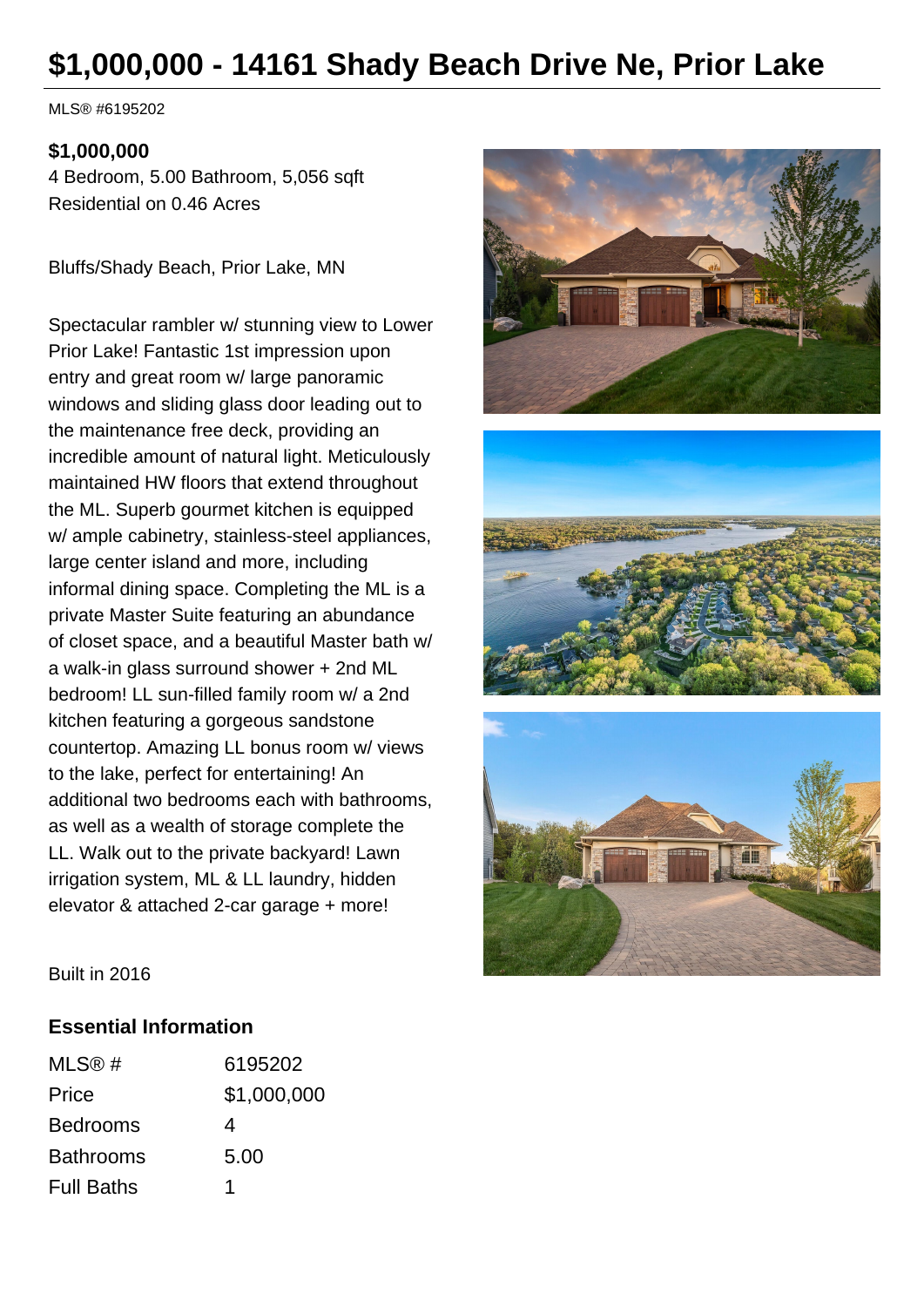| <b>Half Baths</b>     | 2                              |
|-----------------------|--------------------------------|
| <b>Square Footage</b> | 5,056                          |
| Acres                 | 0.46                           |
| <b>Year Built</b>     | 2016                           |
| <b>Type</b>           | <b>Residential</b>             |
| Sub-Type              | <b>Single Family Residence</b> |
| <b>Style</b>          | <b>Single Family Residence</b> |
| <b>Status</b>         | Pending                        |
|                       |                                |

# **Community Information**

| <b>Address</b>   | 14161 Shady Beach Drive Ne                                                                                                                                             |
|------------------|------------------------------------------------------------------------------------------------------------------------------------------------------------------------|
| Subdivision      | <b>Bluffs/Shady Beach</b>                                                                                                                                              |
| City             | <b>Prior Lake</b>                                                                                                                                                      |
| County           | <b>Scott</b>                                                                                                                                                           |
| <b>State</b>     | <b>MN</b>                                                                                                                                                              |
| Zip Code         | 55372                                                                                                                                                                  |
| <b>Amenities</b> |                                                                                                                                                                        |
| # of Garages     | $\overline{2}$                                                                                                                                                         |
| Garages          | Attached Garage, Driveway - Other Surface, Garage Door Opener                                                                                                          |
| <b>Interior</b>  |                                                                                                                                                                        |
| Appliances       | Cooktop, Wall Oven, Microwave, Refrigerator, Washer, Dryer, Water<br>Osmosis<br>System, Disposal, Tankless Water Heater, Air-To-Air<br>Exchanger, Water Softener Owned |
| Heating          | <b>Forced Air</b>                                                                                                                                                      |
| Cooling          | <b>Central Air</b>                                                                                                                                                     |
| Fireplace        | Yes                                                                                                                                                                    |
| # of Fireplaces  | $\overline{2}$                                                                                                                                                         |
| <b>Exterior</b>  |                                                                                                                                                                        |
| Roof             | Age 8 Years or Less                                                                                                                                                    |
| Construction     | Stucco, Brick/Stone, Engineered Wood                                                                                                                                   |
|                  |                                                                                                                                                                        |

### **School Information**

District Prior Lake-Savage Area Schools

## **Additional Information**

| Days on Market | -34                              |
|----------------|----------------------------------|
| Zoning         | <b>Residential-Single Family</b> |